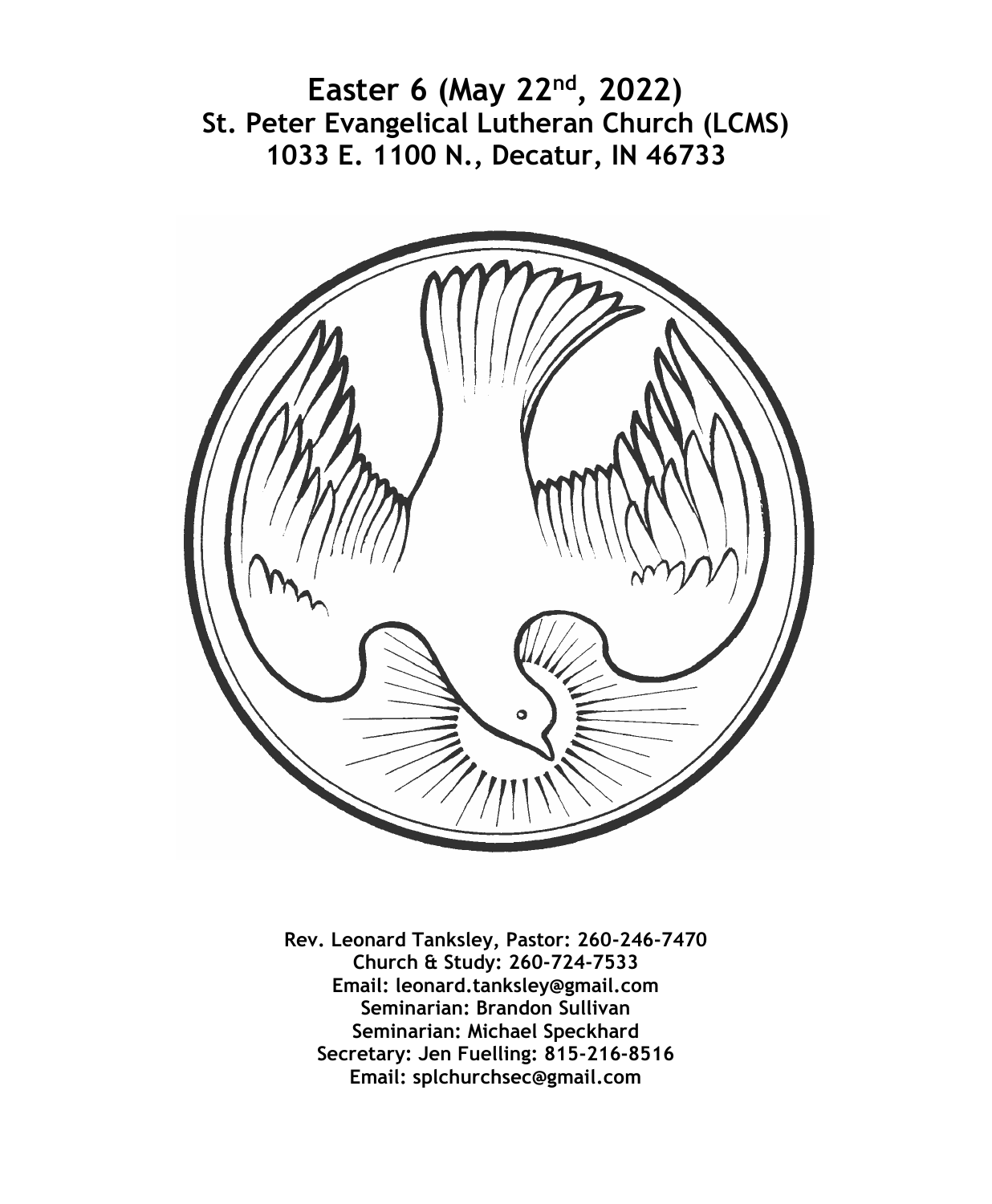- $\boxed{\mathbf{P}}$  In the name of the Father and of the  $\div$  Son and of the Holy Spirit.
- C **Amen.**
- P Beloved in the Lord, the gracious God and Father of our Lord Jesus Christ has made this a day of special rejoicing. With this renovated organ we will be encouraged to "sing to the LORD and bless His name, to tell of His salvation from day to day."

It will also adorn the Word of Christ which dwells in us richly in all wisdom so that, teaching and admonishing one another in psalms and hymns and spiritual songs, we may sing with grace in our hearts to the Lord. As He has taught us in His holy Word that everything is sanctified by the Word of God and prayer, it is fitting that we bless and sanctify this instrument for use in God's holy house.

 $\boxed{\mathbf{P}}$  Our help is in the name of the Lord,

## C **who made heaven and earth.**

- P The Lord be with you.
- C **And also with you.**
- P Let us pray.

Almighty and everlasting God, You dwell in the heavens surrounded by angels and archangels and all the company of heaven as they offer their worship and sing, "Holy, holy, holy, Lord God of Sabaoth." We thank You that You have united our voices with their unending hymn of praise. Of Your goodness You have blessed us with this organ to enliven our hearts and adorn our sacrifice of praise and thanksgiving. Grant that by Your mercy we may ever glorify Your holy name; through Jesus Christ, Your Son, our Lord, who lives and reigns with You and the Holy Spirit, one God, now and forever.

- C **Amen.**
- **P** The Lord Almighty, the Father, the  $\pm$  Son, and the Holy Spirit, bless this organ for use in the services of His house.
- C **Amen.**

# **Opening Hymn: 790 Praise to the Lord, the Almighty**

- L O Lord, open my lips,
- C **and my mouth will declare Your praise.**
- [L] Make haste, O God, to deliver me;
- C **make haste to help me, O Lord.**
- C **Glory be to the Father and to the Son and to the Holy Spirit; as it was in the beginning, is now, and will be forever. Amen. Praise to You, O Christ. Alleluia.**
- L The Lord is risen indeed. Alleluia.
- C **O come, let us worship Him.**

C **O come, let us sing to the Lord, let us make a joyful noise to the rock of our salvation. Let us come into His presence with thanksgiving, let us make a joyful noise to Him with songs of praise.**

**For the Lord is a great God**

**Venite** *LSB 220*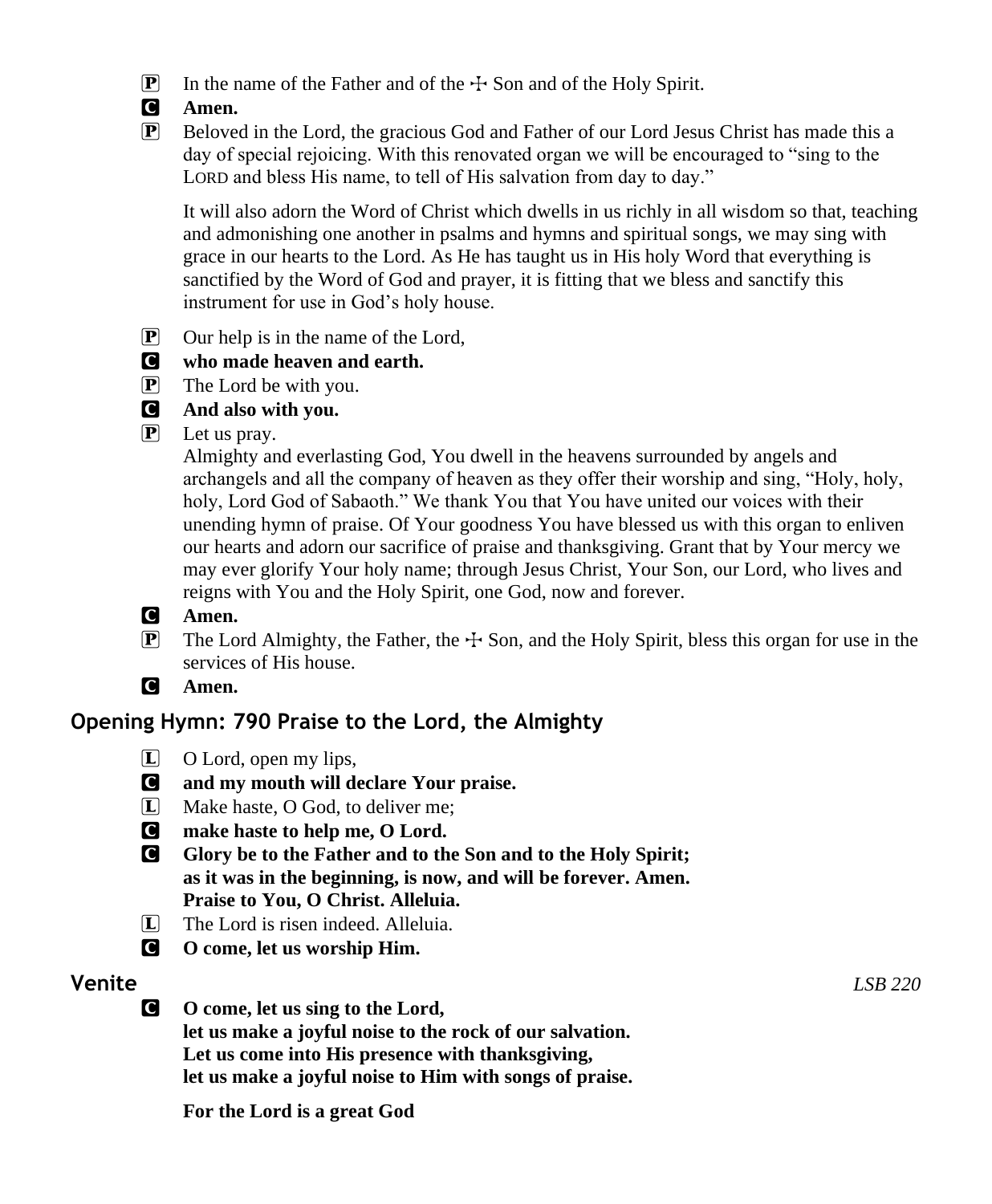**and a great king above all gods. The deep places of the earth are in His hand; the strength of the hills is His also.**

**The sea is His, for He made it, and His hand formed the dry land. O come, let us worship and bow down, let us kneel before the Lord, our maker.**

**For He is our God, and we are the people of His pasture and the sheep of His hand.**

**Glory be to the Father and to the Son and to the Holy Spirit; as it was in the beginning, is now, and will be forever. Amen.**

L The Lord is risen indeed. Alleluia.

C **O come, let us worship Him.**

## **Office Hymn: 849 Praise the One Who Breaks the Darkness**

#### **First Reading** *Acts 16:9–15*

*Sit*

<sup>9</sup>A vision appeared to Paul in the night: a man of Macedonia was standing there, urging him and saying, "Come over to Macedonia and help us." <sup>10</sup>And when Paul had seen the vision, immediately we sought to go on into Macedonia, concluding that God had called us to preach the gospel to them.

<sup>11</sup>So, setting sail from Troas, we made a direct voyage to Samothrace, and the following day to Neapolis,  $^{12}$  and from there to Philippi, which is a leading city of the district of Macedonia and a Roman colony. We remained in this city some days. <sup>13</sup>And on the Sabbath day we went outside the gate to the riverside, where we supposed there was a place of prayer, and we sat down and spoke to the women who had come together.  $\frac{14}{2}$ One who heard us was a woman named Lydia, from the city of Thyatira, a seller of purple goods, who was a worshiper of God. The Lord opened her heart to pay attention to what was said by Paul. <sup>15</sup>And after she was baptized, and her household as well, she urged us, saying, "If you have judged me to be faithful to the Lord, come to my house and stay." And she prevailed upon us.

 $\Box$  O Lord, have mercy on us.

C **Thanks be to God.**

#### **Epistle Reading** *Revelation 21:9–14, 21–27*

<sup>9</sup>Then came one of the seven angels who had the seven bowls full of the seven last plagues and spoke to me, saying, "Come, I will show you the Bride, the wife of the Lamb."  $^{10}$ And he carried me away in the Spirit to a great, high mountain, and showed me the holy city Jerusalem coming down out of heaven from God, <sup>11</sup>having the glory of God, its radiance like a most rare jewel, like a jasper, clear as crystal. <sup>12</sup>It had a great, high wall, with twelve gates, and at the gates twelve angels, and on the gates the names of the twelve tribes of the sons of Israel were inscribed— <sup>13</sup>on the east three gates, on the north three gates, on the south three gates, and on the west three gates.  $14$ And the wall of the city had twelve foundations, and on them were the twelve names of the twelve apostles of the Lamb. . . .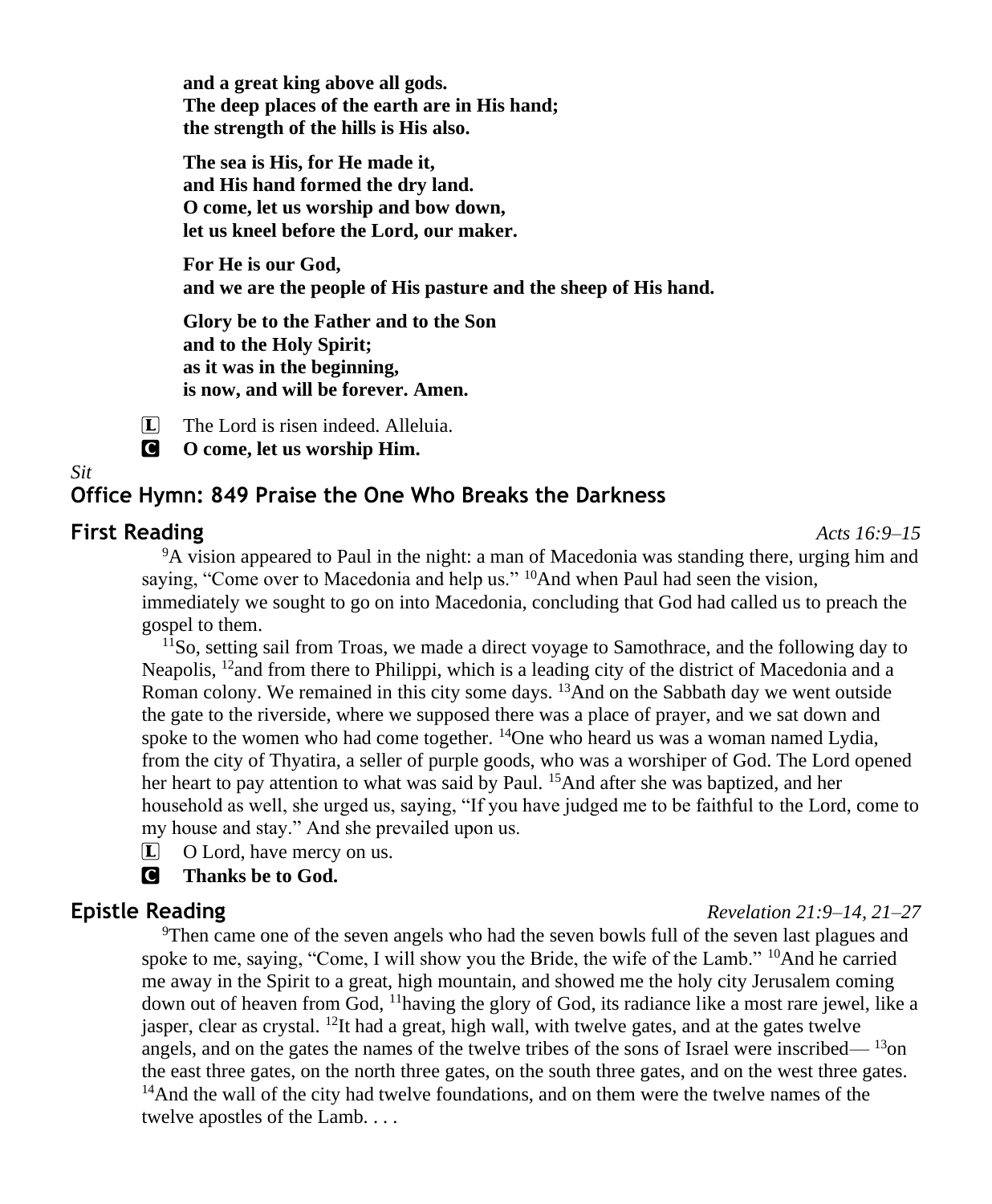<sup>21</sup>And the twelve gates were twelve pearls, each of the gates made of a single pearl, and the street of the city was pure gold, transparent as glass.

<sup>22</sup>And I saw no temple in the city, for its temple is the Lord God the Almighty and the Lamb.  $^{23}$ And the city has no need of sun or moon to shine on it, for the glory of God gives it light, and its lamp is the Lamb. <sup>24</sup>By its light will the nations walk, and the kings of the earth will bring their glory into it, <sup>25</sup> and its gates will never be shut by day—and there will be no night there. <sup>26</sup>They will bring into it the glory and the honor of the nations. <sup>27</sup>But nothing unclean will ever enter it, nor anyone who does what is detestable or false, but only those who are written in the Lamb's book of life.

L O Lord, have mercy on us.

C **Thanks be to God.**

#### **Gospel Reading** *John 16:23–33*

<sup>23</sup>[Jesus said:] "In that day you will ask nothing of me. Truly, truly, I say to you, whatever you ask of the Father in my name, he will give it to you. <sup>24</sup>Until now you have asked nothing in my name. Ask, and you will receive, that your joy may be full.

<sup>25"</sup>I have said these things to you in figures of speech. The hour is coming when I will no longer speak to you in figures of speech but will tell you plainly about the Father.  $^{26}$ In that day you will ask in my name, and I do not say to you that I will ask the Father on your behalf; <sup>27</sup>for the Father himself loves you, because you have loved me and have believed that I came from God.  $^{28}I$  came from the Father and have come into the world, and now I am leaving the world and going to the Father."

<sup>29</sup>His disciples said, "Ah, now you are speaking plainly and not using figurative speech!  $30\text{Now}$ we know that you know all things and do not need anyone to question you; this is why we believe that you came from God."  $31$  Jesus answered them, "Do you now believe?  $32$  Behold, the hour is coming, indeed it has come, when you will be scattered, each to his own home, and will leave me alone. Yet I am not alone, for the Father is with me.  $^{33}$ I have said these things to you, that in me you may have peace. In the world you will have tribulation. But take heart; I have overcome the world."

L O Lord, have mercy on us.

C **Thanks be to God.**

### **Responsory** *LSB 222*

- L Sing to the Lord and bless His name, proclaim His salvation from day to day.
- C **Give to the Lord all glory and strength, give Him the honor due His name. Alleluia, alleluia.**
- $\bar{L}$  Now is Christ risen from the dead and become the first fruits of them that sleep.
- C **Give to the Lord all glory and strength, give Him the honor due His name. Alleluia, alleluia.**
- L Glory be to the Father and to the Son and to the Holy Spirit.
- C **Give to the Lord all glory and strength, give Him the honor due His name. Alleluia, alleluia.**

## **Hymn of the Day: 490 Jesus Lives! The Victory's Won**

### **Sermon**

*Stand*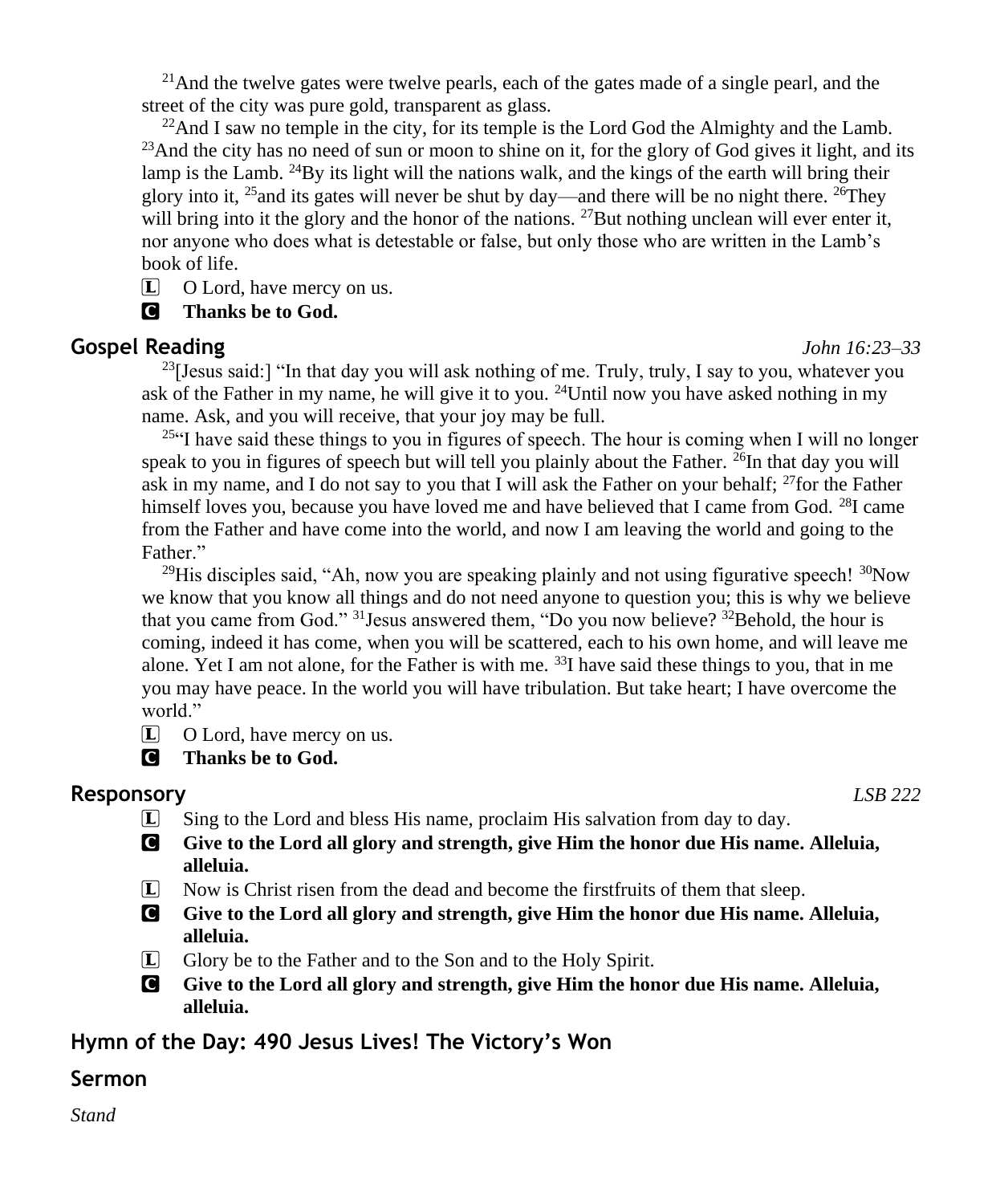C **Lord, have mercy; Christ, have mercy; Lord, have mercy.**

# **Lord's Prayer**

C **Our Father who art in heaven, hallowed be Thy name, Thy kingdom come, Thy will be done on earth as it is in heaven; give us this day our daily bread; and forgive us our trespasses as we forgive those who trespass against us; and lead us not into temptation, but deliver us from evil. For Thine is the kingdom and the power and the glory forever and ever. Amen.**

# **Collects**

- $\Box$  O Lord, hear my prayer.
- C **And let my cry come to You.**

# **Collect of the Day**

O God, the giver of all that is good, by Your holy inspiration grant that we may think those things that are right and by Your merciful guiding accomplish them; through Jesus Christ, Your Son, our Lord, who lives and reigns with You and the Holy Spirit, one God, now and forever.

# C **Amen.**

# **Prayer of the Church**

 $\boxed{\mathbf{L}}$  In peace let us pray to the Lord:

## C **Lord, have mercy.**

L For the gift of divine peace and of pardon, with all our heart and with all our mind, let us pray to the Lord:

## C **Lord, have mercy.**

L For the holy Christian Church, here and scattered throughout the world, and for the proclamation of the Gospel and the calling of all to faith, let us pray to the Lord:

# C **Lord, have mercy.**

- L For this nation, for our cities and communities, and for the common welfare of us all, let us pray to the Lord:
- C **Lord, have mercy.**
- L For seasonable weather and for the fruitfulness of the earth, let us pray to the Lord:

## C **Lord, have mercy.**

L For those who labor, for those whose work is difficult or dangerous, and for all who travel, let us pray to the Lord: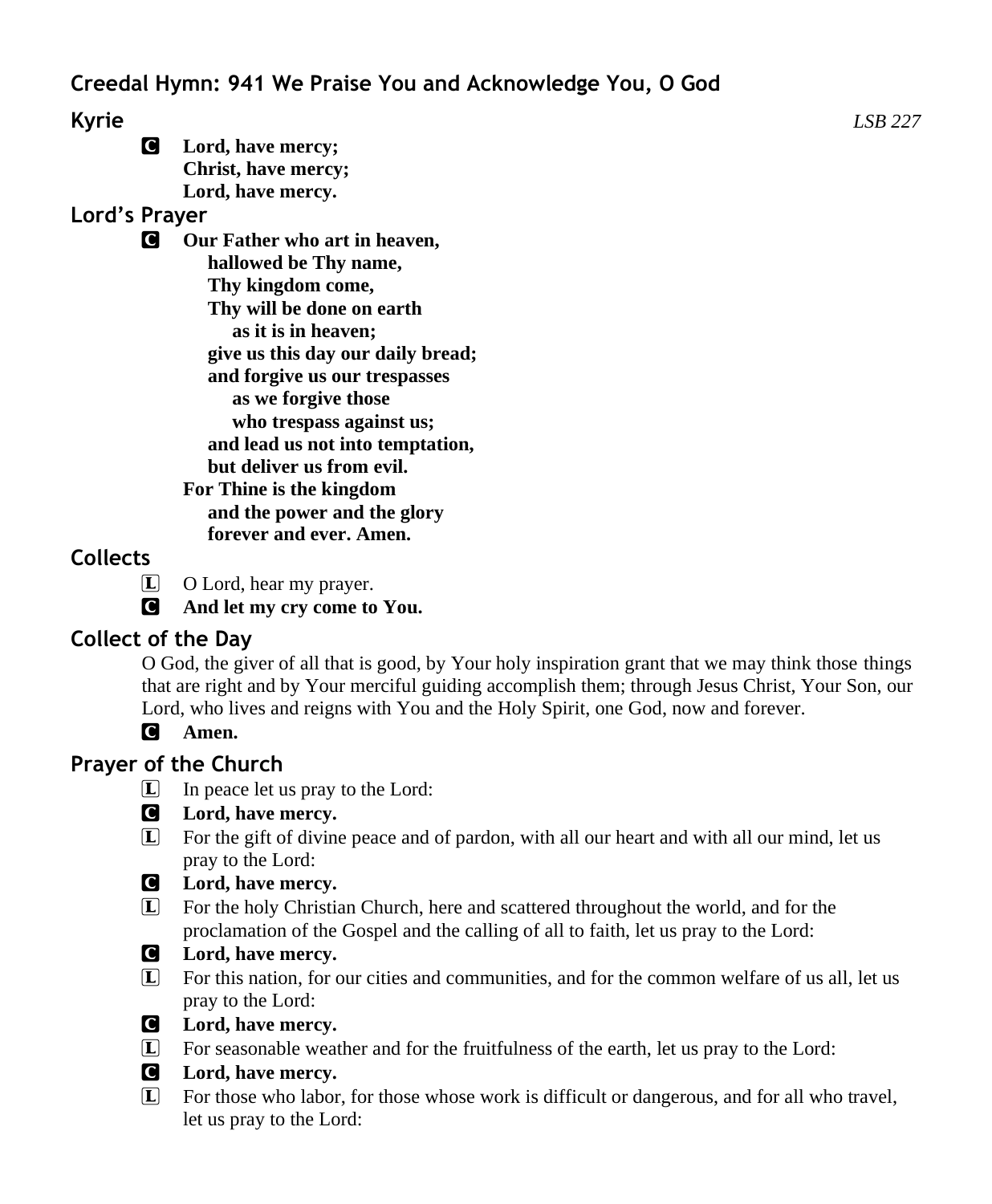#### C **Lord, have mercy.**

C **Lord, have mercy.**

- L For all those in need, for the hungry and homeless, for the widowed and orphaned, and for all those in prison, let us pray to the Lord:
- L For the sick and dying and for all those who care for them, especially: Charlie Crosby Kay Brown (Sister of Dave and Lynn Matthews) for strength as she receives therapy Cathy Runyon (Sister of Brenda Wolf and Becky Fuelling) Helene Hegerfeld (Mother of Brenda Scherer) Joyce Kenny (Cousin of Brenda Wolf and Becky Fuelling) Ron Franz for strength and healing Marshall Scheumann Della Hormann (Mother of Karen Franz) Lynn and Lori Matthews Troy Stults (Son of Andy and Brenda Wolf) Eldora Fuelling Andy Buuck (Nephew of Suzann Rekeweg) Tammy Dahling (wife of the Rev. D. Dahling) as she undergoes chemotherapy Shirley Buuck (sister-in-law- to Suzann Rekeweg) for strength and healing Ann Gerke Suzy Fuelling as she recovers from a hip replacement Larry Hockemeyer (Father of Lori Conrad)

let us pray to the Lord:

- C **Lord, have mercy.**
- L Finally, for these and for all our needs of body and soul, let us pray to the Lord:
- C **Lord, have mercy. Christ, have mercy. Lord, have mercy.**

# **Collect for Grace**

- L O Lord, our heavenly Father, almighty and everlasting God, You have safely brought us to the beginning of this day. Defend us in the same with Your mighty power and grant that this day we fall into no sin, neither run into any kind of danger, but that all our doings, being ordered by Your governance, may be righteous in Your sight; through Jesus Christ, Your Son, our Lord, who lives and reigns with You and the Holy Spirit, one God, now and forever.
- C **Amen.**

## **Benedicamus** *LSB 228*

 $\Box$  Let us bless the Lord.

C **Thanks be to God.**

## **Benediction** *LSB 228*

- $\mathbb{P}$  The grace of our Lord  $\div$  Jesus Christ and the love of God and the communion of the Holy Spirit be with you all.
- C **Amen.**

# **Hymn to Depart: 822 Alleluia! Let Praises Ring**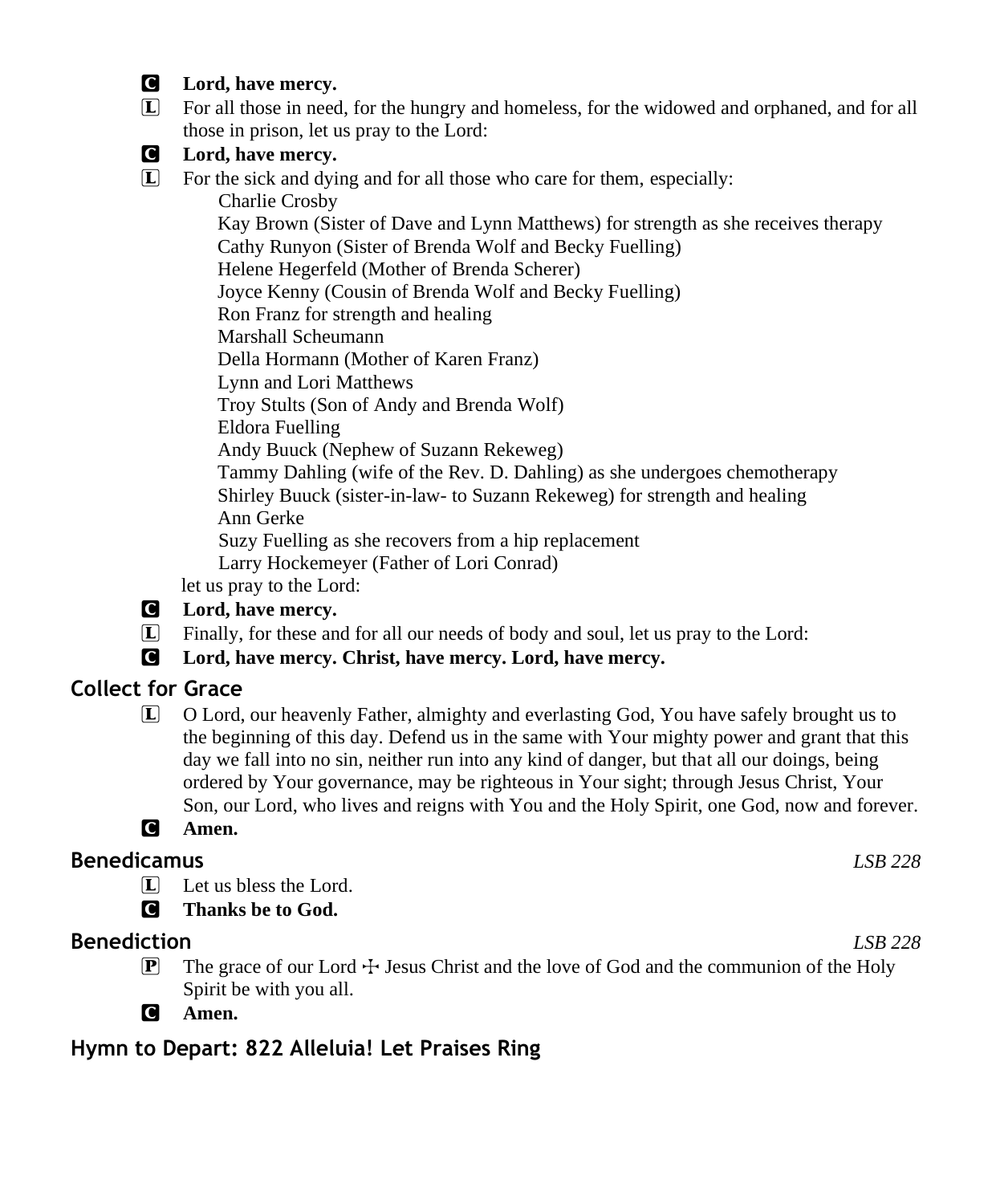**In His Service Today: Preacher:** The Rev. Leonard Tanksley **Liturgist:** The Sem. Brandon Sullivan **Organist:** Mrs. Jackie Sanderson **Deacons:** Bruce Scherer (Head), Joe Werling, Matt Braun, Fred M. Fuelling **Elders:** John Fuelling (Head), Andy Wolf, Rod Busick, Jim Fuelling

#### **ANNOUNCEMENTS**

*OFFERINGS:* Currently unavailable; will be included next week. Thanks!

*THE ORGAN RECITAL* will take place TODAY, here, at St. Peter, at 1pm. A brunch will be served following Divine Service before the Organ Recital begins.

*ASCENSION SERVICE* with Holy Communion will take place on Thursday, May 26th at 7pm.

*NOTE OF THANKS:* Keith Martin, former principal at SPI, is retiring after 40 years of service in Lutheran schools. If you wish, you may drop him a note of appreciation or congratulations, c/o Emmaus Lutheran School, 8628 Covington Road, Fort Wayne, IN 46804.

*SEMINARY FOOD CO-OP DONATIONS***:** During the month of May we will be collecting items to donate to the Seminary Food Co-Op Our theme this month is **"Breakfast".** Suggestions but not limited to these items are cereal, oatmeal, pop tarts, breakfast bars, hot chocolate, juice, muffin mix, pancake mix, syrup, coffee/tea, canned fruits, applesauce. Items can be placed in the plastic tote in the back of Church. If you have any questions please contact Bruce or Brenda Scherer.

*CHURCH DIRECTORY:* Please email, call, text, or leave a note in my box in the Narthex with any updates on name changes, phone number, e mail addresses, or addresses. I am hoping to print the updated directory in June or July. Thank you for your help!

#### *CHURCH CALENDAR FOR WEEK OF MAY 22nd, 2022*

| <b>SUNDAY</b>    | $9:00 \text{ am}$  | <b>Divine Service</b>                                |
|------------------|--------------------|------------------------------------------------------|
|                  | $10:00 \text{ am}$ | <b>Brunch</b>                                        |
|                  | $1:00$ pm          | Organ Recital at St. Peter                           |
| <b>WEDNESDAY</b> | $8:00 \text{ am}$  | SPI Closing Chapel with Awards and PreK/K Graduation |
|                  | $10:00$ am         | <b>Bible Study</b>                                   |
|                  |                    | SPI Last Day of School and Field Day                 |
| <b>THURSDAY</b>  | $9:00 \text{ am}$  | Quilting                                             |
|                  | $9:30$ am          | Pastor's Study Group at Bingen                       |
|                  | $7:00 \text{ pm}$  | Ascension Service with Holy Communion                |
| <b>SUNDAY</b>    | $9:00 \text{ am}$  | Divine Service with Holy Communion                   |
|                  |                    | Bible Study/Sunday School                            |